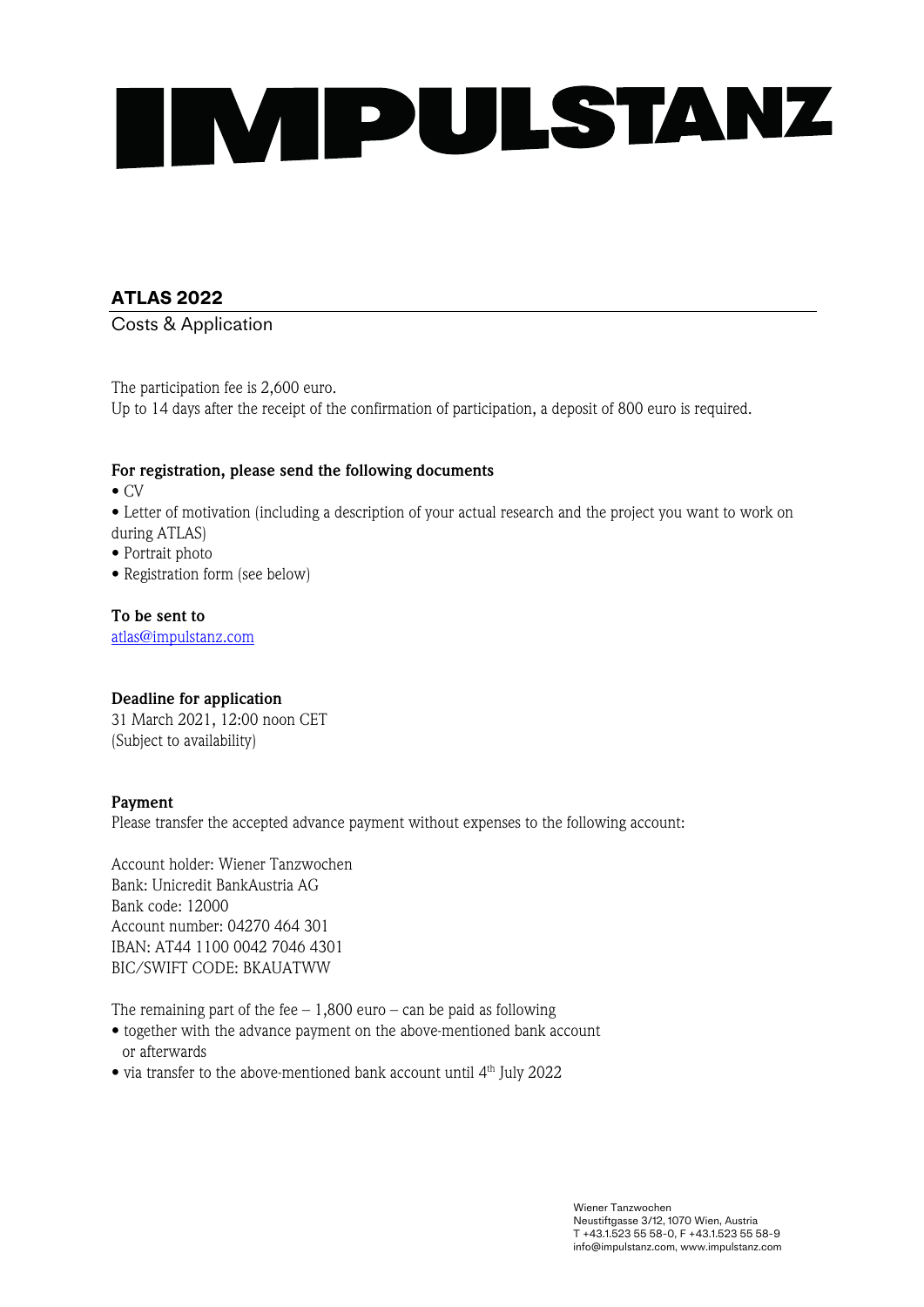

#### **Cancellation policy**

Cancellations by participants are possible up to one month before the start of the project. In this case, a cancellation fee of 50 euro will be retained and the amount already transferred will be refunded. For cancellations after  $6<sup>th</sup>$  June 2022, the deposit of 800 euro will be retained. 750 euro (800 euro minus cancellation fee) can be redeemed in 2022 and 2023. Any amount over 800 euro will be refunded. With the payment of the deposit a place is reserved bindingly and obligates to the payment of the participation fee.

If summer 2022 remains subject to COVID-19 restrictions, the following special rules will apply: If you are unexpectedly unable to participate in the ATLAS programme due to an official entry ban (with appropriate official notification), infection or reasonable suspicion of infection with COVID-19, or other serious illness (with submission of a medical certificate), you will be credited the project fee for future participation. The credit can only be issued if you notify us immediately after the above conditions occur. If you do not notify us in a timely manner or if you do not participate in the ATLAS programme without notifying us, you will not be credited for future participation, even if you have a medical certificate. The decision is always made at the discretion of the management. Should the festival or the ATLAS programme have to be cancelled, the full amount will of course be refunded – pro rata if the ATLAS programme has already begun. However, any expenses already incurred for the festival visit (arrival/departure costs, accommodation costs, etc.) cannot be reimbursed.